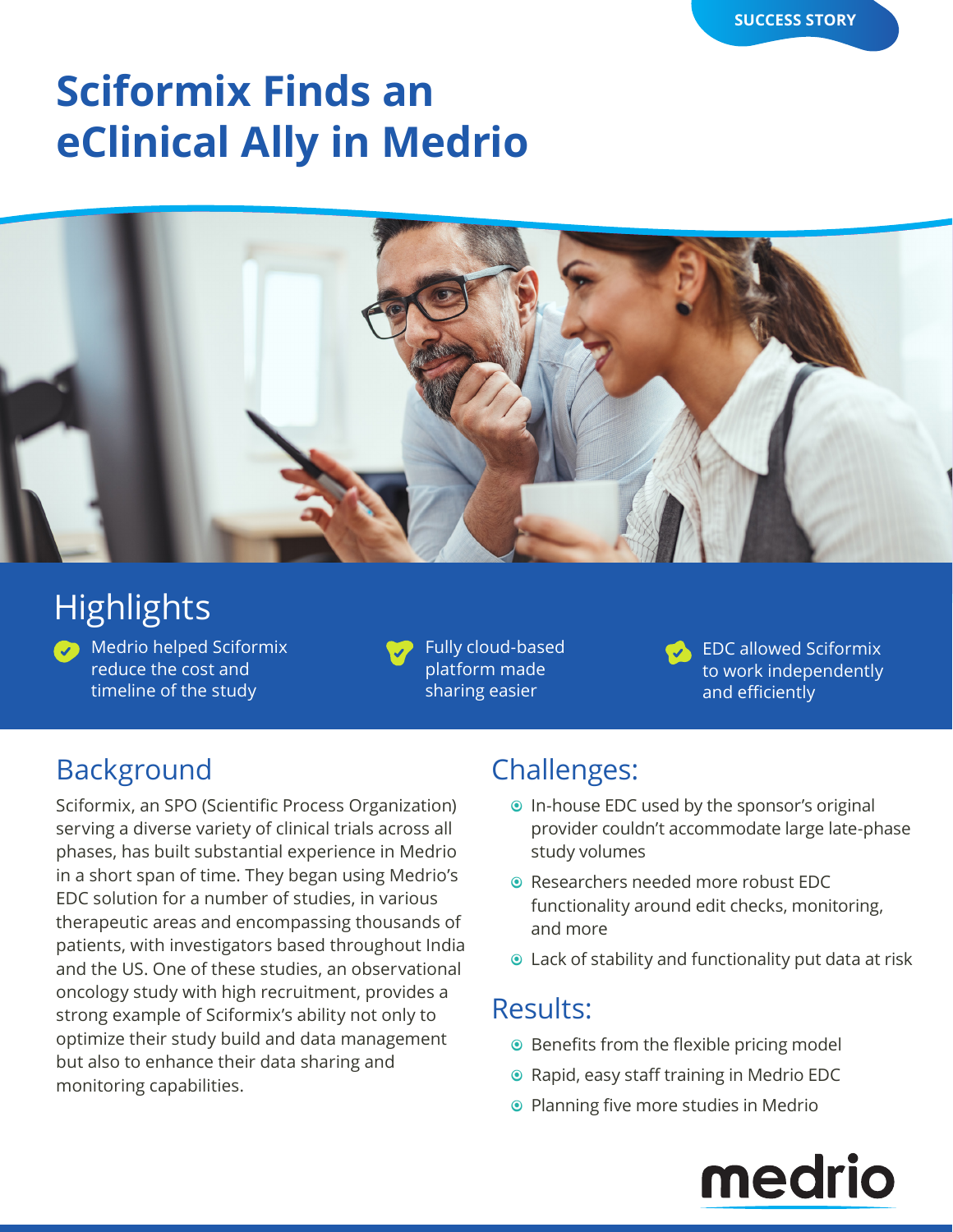Medrio's edit checks, which ensure data accuracy by raising queries when a form contains missing or erroneous data, were well-designed and executed within the expected timelines.

## Challenges Solution

Sciformix was hired by a pharmaceutical company to conduct an observational trial for one of their oncology products in the market. They were responsible for collecting data to help in the assessment of its efficacy relative to other market-approved drugs and capture any adverse events.

The sponsor initially employed a CRO who used an in-house EDC solution for their studies. However, it soon became clear that this EDC was not the right match for the oncology study at hand because post-marketing studies are often among the largest clinical trial types, entailing the collection and analysis of data from thousands of participants. To avoid issues such as system overload and delays in project timelines, the EDC used for these studies needed to be exceptionally stable and robust in order to accommodate the sheer quantity of data involved.

In addition to the issue of data quantity, there were other aspects of the in-house EDC that left the researchers looking for more. The system offered a rudimentary edit check design that could lead to data errors being overlooked. The monitoring functionality fell short of meeting the researchers' needs as well. For some studies an in-house EDC with this kind of basic functionality may suffice; however, for this post-marketing oncology study, it put the sponsor's data at risk.

While the project manager at the sponsor wasn't familiar with Medrio, after viewing the product's capabilities the team was convinced that Medrio EDC was the right choice to meet the study requirements, tolerate large amounts of data, and enable researchers to navigate the software with ease and efficiency.

This decision paid off. Medrio's edit checks, which ensure data accuracy by raising queries when a form contains missing or erroneous data, were well-designed and executed within the expected timelines. It was simple and easy to resolve queries and manage discrepancies related to the data. In addition, Medrio was fully cloud-based, making data sharing easier, which was key for a study with a large number of subjects, sites, and monitors.

In addition to these features, the data managers at Sciformix found value in Medrio's ability to build studies with a simple drag-and-drop interface. Other EDC solutions they previously used required programming to build studies; in Medrio, the team could build studies more independently, without being reliant on external programming or IT staff. This allowed them to work more efficiently.